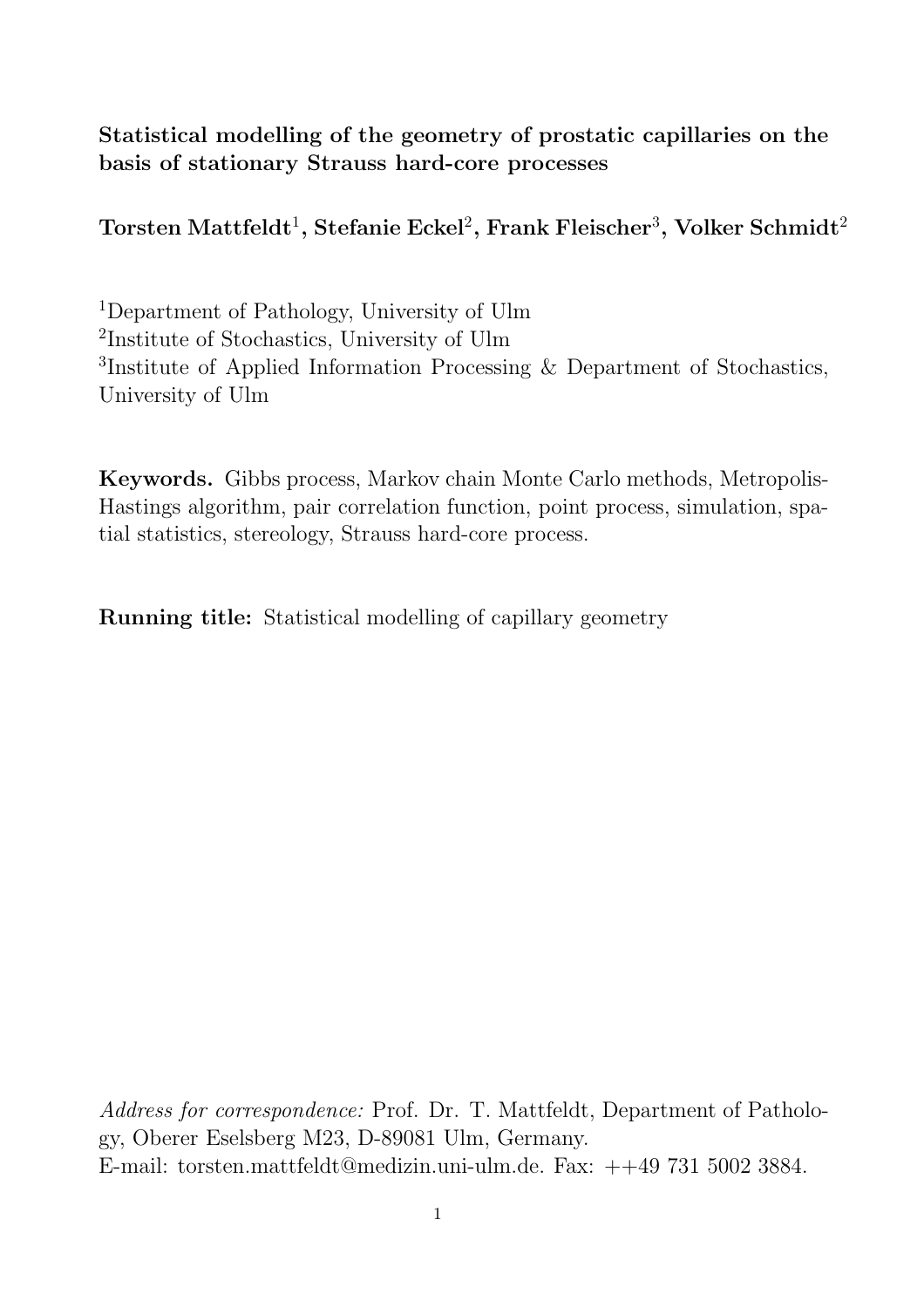### Summary

In a recent study, the capillarization of normal prostatic tissue and prostatic carcinoma tissue was characterized by means of explorative methods of spatial statistics. In the present paper, an attempt was made to go beyond the explorative approach and to characterize the point process of the capillary profiles on sections by means of a parametric model. For this purpose, the flexible class of Gibbs processes was considered. Specifically, stationary Strauss hardcore processes were fitted to the observed point process data. The goodness of fit achieved by the model was checked by simulations with the Markov chain Monte Carlo method using the Metropolis-Hastings algorithm. Model fitting and simulations were performed with the help of the *spatstat* package under R. The observed point patterns were in some cases compatible with realizations of stationary Strauss hard-core processes for all ranges of spatial interaction. However, deviations from the model were found for one or more domains of ranges in other cases. In the tumour tissue, a highly significant decrease of the interaction parameter of the Strauss hard-core process could be found as compared to the normal prostatic tissue. This finding is discussed in terms of a loss of the normal lobular architecture of the glands in the tumour tissue.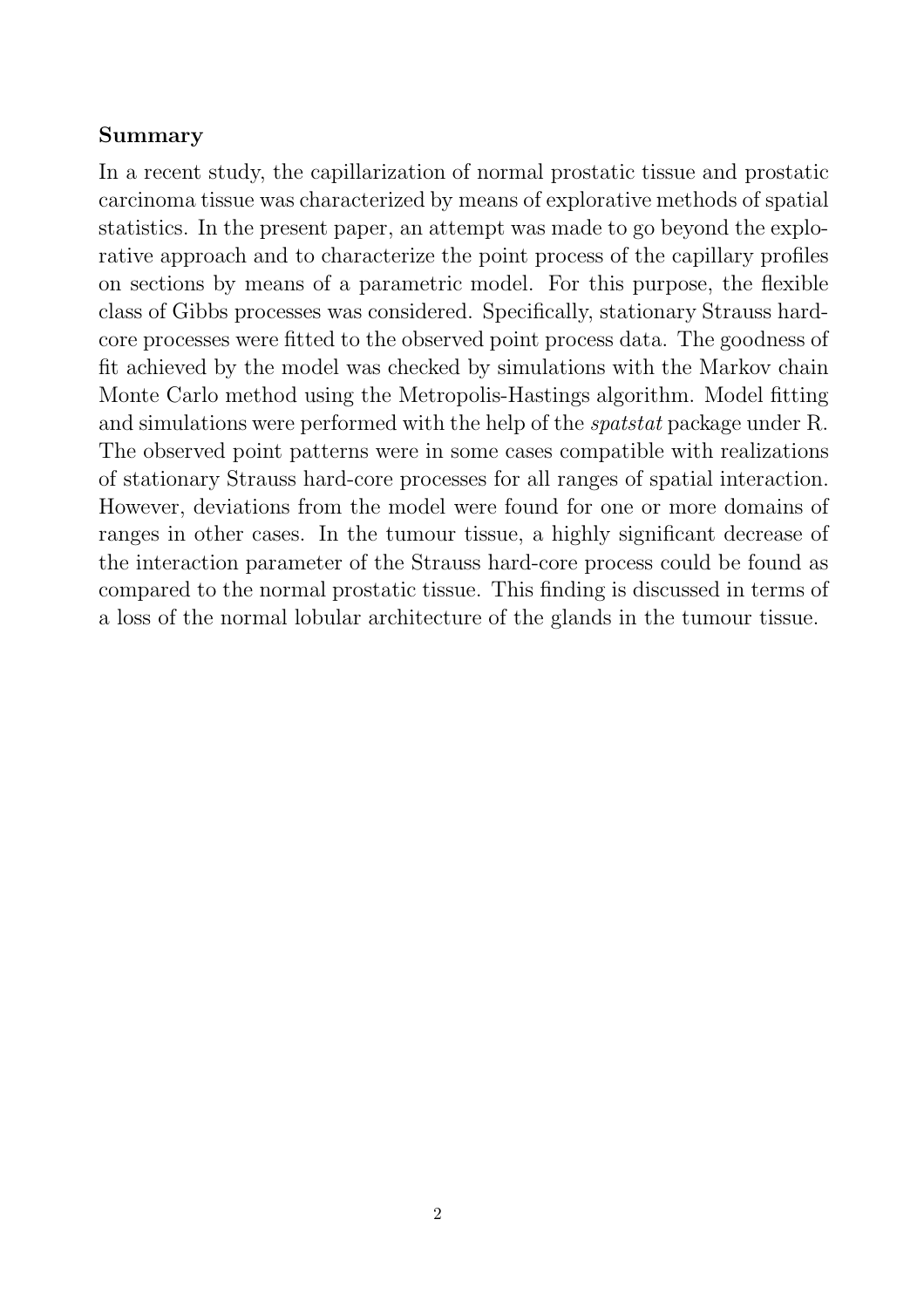## 1. Introduction

Capillaries are the smallest blood vessels whose wall consists only of endothelial cells and a basement membrane. Geometrically, capillaries may be considered as fibre processes, i.e. random processes of thin tubular, thread-like structures in space. In microscopical applications, planar point processes emerge from sections with fibres. Planar point process statistics, such as the intensity and various explorative summary statistics, are informative for the purposes of quantitation and statistical comparison in 2D (Mattfeldt, 2005). In a recent paper, it could be shown that an additional stereological interpretation of second-order statistics of the observed planar point process of the profiles is possible (Krasnoperov & Stoyan, 2004). For this purpose, the ordinary planar pair correlation function of the observable point process may be used as an estimator of the reduced pair correlation function of the fibre process in 3D space (Krasnoperov & Stoyan, 2004). The observable point pattern of the capillary profiles allows an inference of the true geometry of the fibre process, which lives in 3D space, under mild and realistic model assumptions. This is not automatically true for all observable microscopical point processes, e.g. it does not hold for general particles such as cells or cell nuclei of arbitrary shape (Mattfeldt, 2005).

In a subsequent paper, it was explored how this approach may be extended to explorative statistical analysis from multiple specimens of different groups and with replicated observations (Mattfeldt et al., 2006). Specifically, the capillarization of 12 specimens of normal prostatic tissue was compared with the capillarization of 12 specimens of prostatic carcinomas. Significant differences between the mean pair correlation functions of the capillary profile point processes of the normal and tumorous cases could be demonstrated for certain domains of interaction distances. In the present paper, we attempted to go beyond this explorative approach and performed a parametric modelling of the capillary point process data of the aforementioned paper. This approach was chosen from two reasons: (i) It was intended to obtain a better insight into the nature of the geometrical changes that occur in the capillaries of the tumour tissue as compared to the normal tissue. The estimated model parameters have intuitive meanings, which make an understanding of the findings easier. (ii) An explorative second-order statistics, such as the pair correlation function, reduces the complexity of the original sets of point patterns, but still remains rather high dimensional (Mattfeldt et al., 2006). Parametric modelling leads to a much stronger condensation of the informa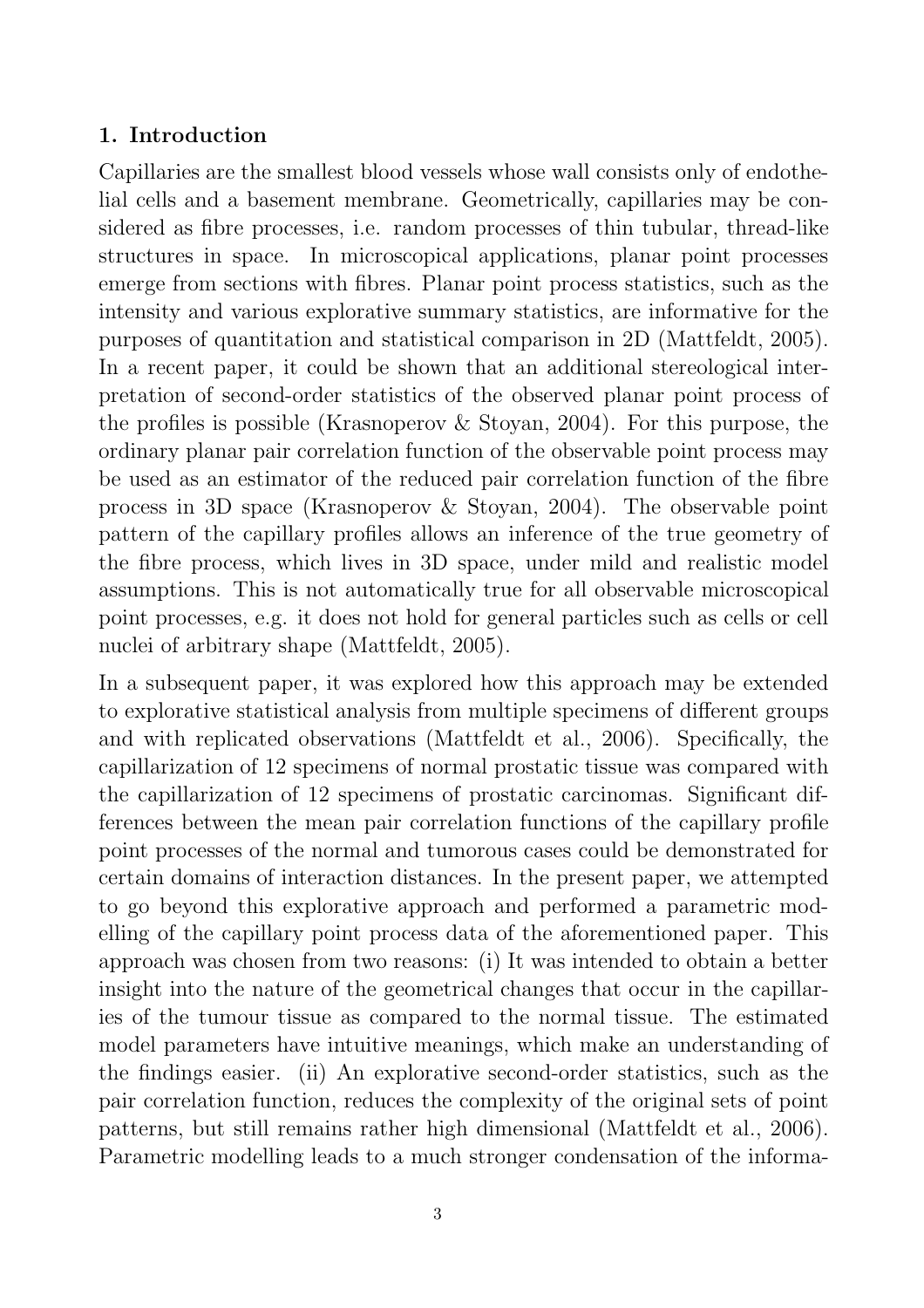tion to a few model parameters. In the case of a stationary Strauss hard-core process, every image may be characterized by only four quantities: the intensity and three model parameters. Thus, the second purpose of modelling was a drastic dimensional reduction of the information, while still preserving as much as possible of the information given in the data.

# 2. Materials and Methods

## 2.1. Brief review of some basic concepts of planar point processes

When dealing with planar point processes, it is important in the first instance to obtain clarity on two fundamental properties of the process, namely, whether they are isotropic and stationary (Stoyan & Stoyan, 1994; Stoyan et al., 1995; Diggle, 2003). Isotropy means that the distribution of the point process is invariant under rotations. If this is not the case, the point process is called anisotropic. Stationarity means that the distribution of the point process is invariant under translations. Otherwise the point process must be considered as nonstationary. Stationarity implies that the intensity, i.e. the expected number of points per unit area of the point process is constant for an arbitrarily chosen sampling window. Nonstationarity allows for deterministic local variation of the intensity within the  $(x, y)$ -plane. For example, gradients along the x- and y-axis may occur (Hahn et al., 1999; Fleischer et al., 2006).

With some experience, a first qualified guess whether a point process is isotropic and stationary is possible on the basis of a visual inspection of the patterns. Anisotropy may be inferred when the points are arranged preferentially along certain directions, whereas other directions are systematically underrepresented. Nonstationarity is obvious in drastical cases, if most or all points are concentrated in certain regions of the window, whereas other regions are only sparsely occupied (Hahn et al., 1999). For our data sets, visual inspection suggested isotropy and stationarity, as preferential directions and gradients were not obvious in the point patterns (see Mattfeldt et al., 2006, Fig. 1–3). Nevertheless, it may be difficult to distinguish visually between nonstationarity in the strict sense and random clustering, which can occur in stationary Gibbs processes and may look very similar (see e.g. Diggle, 2003).

As a null model for isotropic and stationary point processes, the model of a stationary Poisson point process is usually considered. For our data it was obvious that the observed point processes were not compatible with a planar Poisson point process (Mattfeldt et al., 2006). A hard-core property was evident, emerging from the fact that the capillaries have a positive diameter.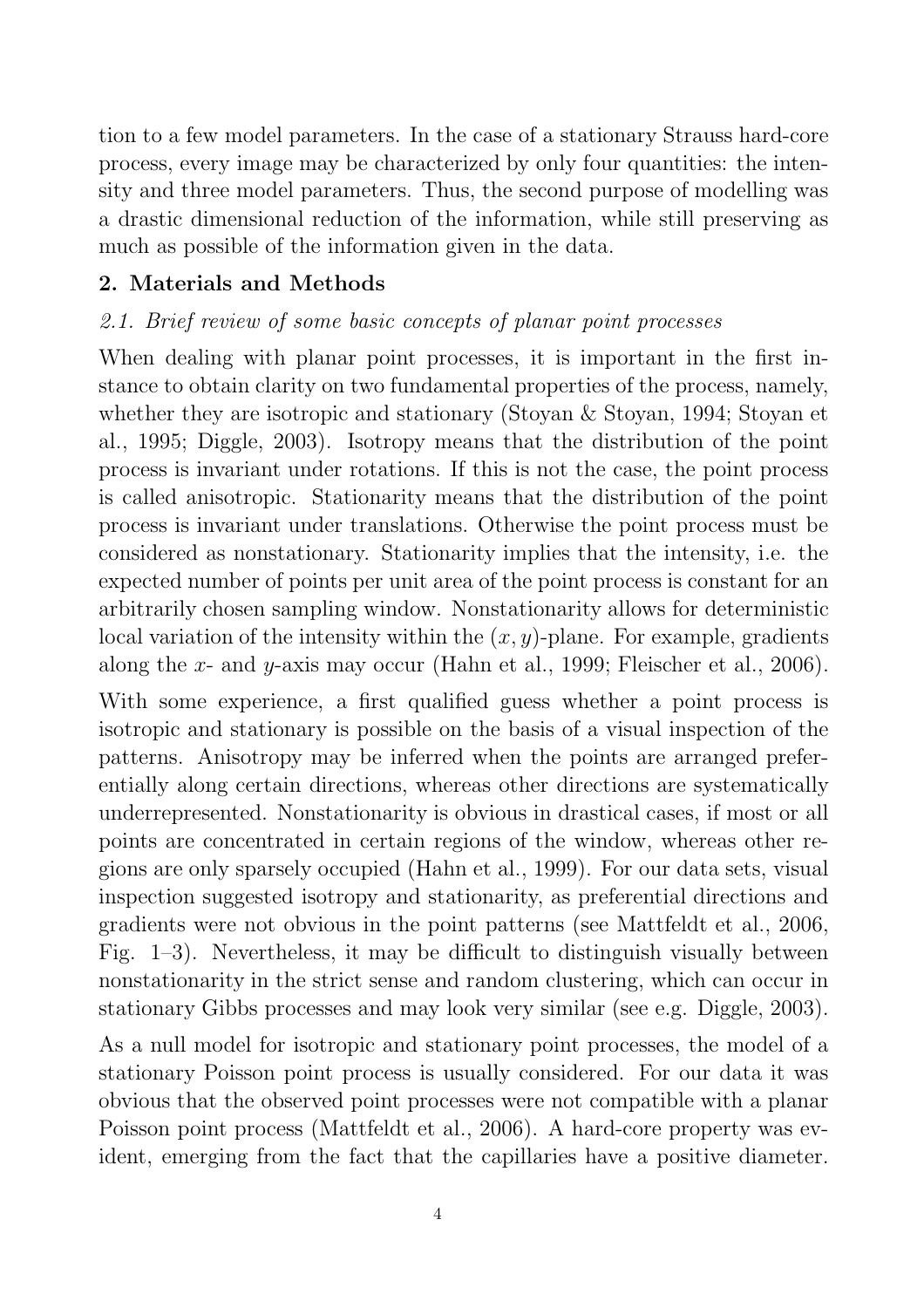Moreover, a repulsive pattern was found for some short distances, whereas clustering of the points was observed at longer distances. These observations suggested to use the flexible class of *Gibbs processes (Markov point processes)* for the modelling (Stoyan & Stoyan, 1994; Stoyan et al., 1995; van Lieshout, 2002; Diggle, 2003; Møller & Waagepetersen, 2004; Baddeley & Turner, 2000). Gibbs processes are models for point processes with interaction. In the present context, we decided to use the *stationary Strauss hard-core process* as a candidate model, because it takes into account a hard-core property and allows repulsion as well as clustering of the points at different domains of r-values, depending on the model parameters (see Takacs & Fiksel, 1986; Goulard et al., 1996; Baddeley & Turner, 2000 and references therein).

The classical *Strauss model* and the *Strauss hard-core model* are both examples of Gibbs processes. These processes may be defined in terms of their pair potential or of their probability density (Takacs & Fiksel, 1986; Goulard et al., 1996; Baddeley & Turner, 2000). The probability density of the stationary Strauss hard-core process in a sampling window  $W$  (e.g. of unit area) is given by

$$
f(\mathbf{x}|(r_0, R, \beta, \gamma)) = \alpha \beta^{n(\mathbf{x})} \gamma^{s_R(\mathbf{x})} \mathbf{1}_{\{\forall \{\mathbf{x}_i, \mathbf{x}_j\} \subseteq \mathbf{x}, \mathbf{x}_i \neq \mathbf{x}_j : |\mathbf{x}_i - \mathbf{x}_j| > r_0\}},\tag{1}
$$

where  $n(x)$  is the number of points in the pattern,  $s_R(x)$  is the number of distinct unordered pairs of points that have a distance to each other that is less or equal to R. Note that  $\alpha$  is a (usually unknown) normalizing constant and that the Strauss hard-core process can be completely defined by its four model paramenters  $r_0$ , R,  $\beta$ , and  $\gamma$ , describing the hard-core distance, the interaction range, the intensity, and the strength of interaction, respectively. The meaning of the indicator function 1 in eq. (1) is that it becomes zero if the point configuration **x** contains at least one point pair  $\{x_i, x_j\} \subseteq \mathbf{x}$  with a distance less or equal to  $r_0$ , otherwise the indicator function equals one. For point pairs of a distance between  $r_0$  and R we can observe that, if  $\gamma > 1$  we have an attraction effect, whereas for  $\gamma < 1$  there is a repulsion tendency. If  $\gamma = 1$  a classical hard-core process is obtained. For point pair distances larger than  $R$ , there is no more pairwise interaction. Note that, contrary to the case of a classical Strauss process, for Strauss hard-core processes the interaction parameter  $\gamma$  can assume any nonnegative value, in particular a value larger than 1.

One of the most popular functions of explorative spatial point pattern analysis is Ripley's K-function  $K(r)$  (reduced second moment function) (Ripley, 1988; Stoyan et al., 1995). Intuitively,  $K(r)$  is the mean (=  $E =$  expected) number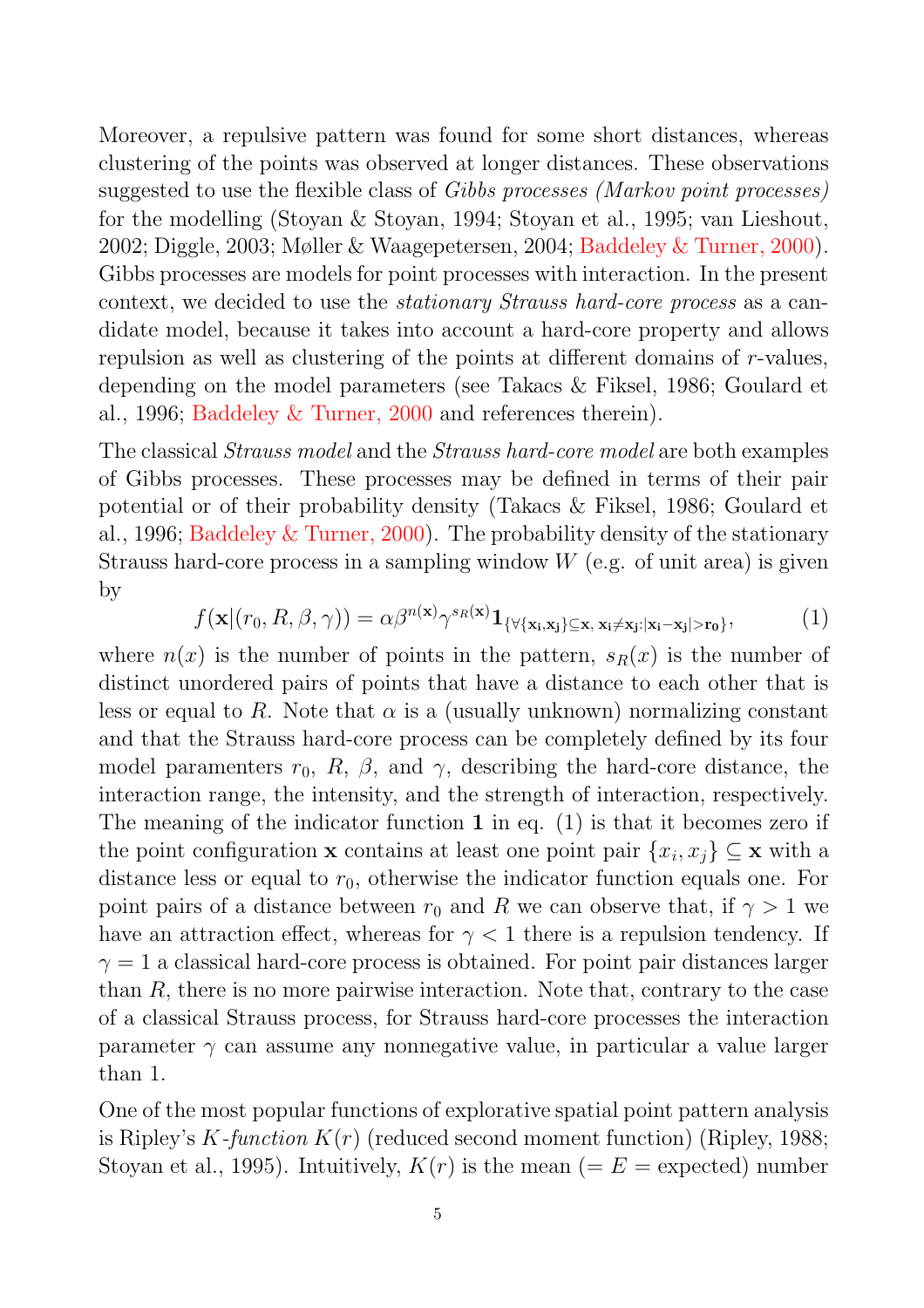of other points of the process lying within a circle of radius  $r$ , centred at a typical point  $(x, y)$  of the process, divided by the intensity  $\lambda$  of the process:

$$
K(r) = \frac{E(\text{number of other points with distance} \le r \mid \text{point at } (x, y))}{\lambda}, \tag{2}
$$

where the symbol '|' denotes 'conditional to'. In analogy to a probability density function, which is the derivative of a cumulative distribution function, there is a counterpart to the K-function, namely the pair correlation function  $g(r)$ , which may be obtained after differentiation of  $K(r)$ :

$$
g(r) = \frac{1}{2\pi r} \frac{dK(r)}{dr}.
$$
\n(3)

It may also be defined as the product density of the point process, divided by the square of the intensity for the purpose of normalization (Stoyan & Stoyan, 1994; Stoyan et al., 1995; Mattfeldt et al., 2006). In the case of a planar Poisson point process, we have

$$
g(r) = 1\tag{4}
$$

for all r. Values below 1 indicate repulsion, values above 1 indicate clustering effects for point pairs of such a distance. A hard-core-effect leads to an initial segment with zero values of  $q(r)$ .

#### 2.2. Parametric modelling of empirical data sets

A vast amount of literature on methods for the statistics of planar point process data is available, including methods for explorative statistical analysis and for parametric fitting and simulation (Geyer & Møller, 1994; Stoyan & Stoyan, 1994; Stoyan et al., 1995; Møller, 1999; van Lieshout, 2002; Diggle, 2003; Møller & Waagepetersen, 2003, 2004; Baddeley & Turner, 2000). For practical modelling, the software package spatstat (Baddeley & Turner, 2005, 2006) was used with R 2.2.0 under Linux. The capillary profile midpoint coordinates of all 48 images (see below) were read into computer, and the fitting and simulations mentioned below were performed for each individual image. The *spatstat* package allows the modelling of a given planar point process in the presence of trend (nonstationarity) as well as modelling in the stationary case.

#### 2.2.1. Fitting of the interaction component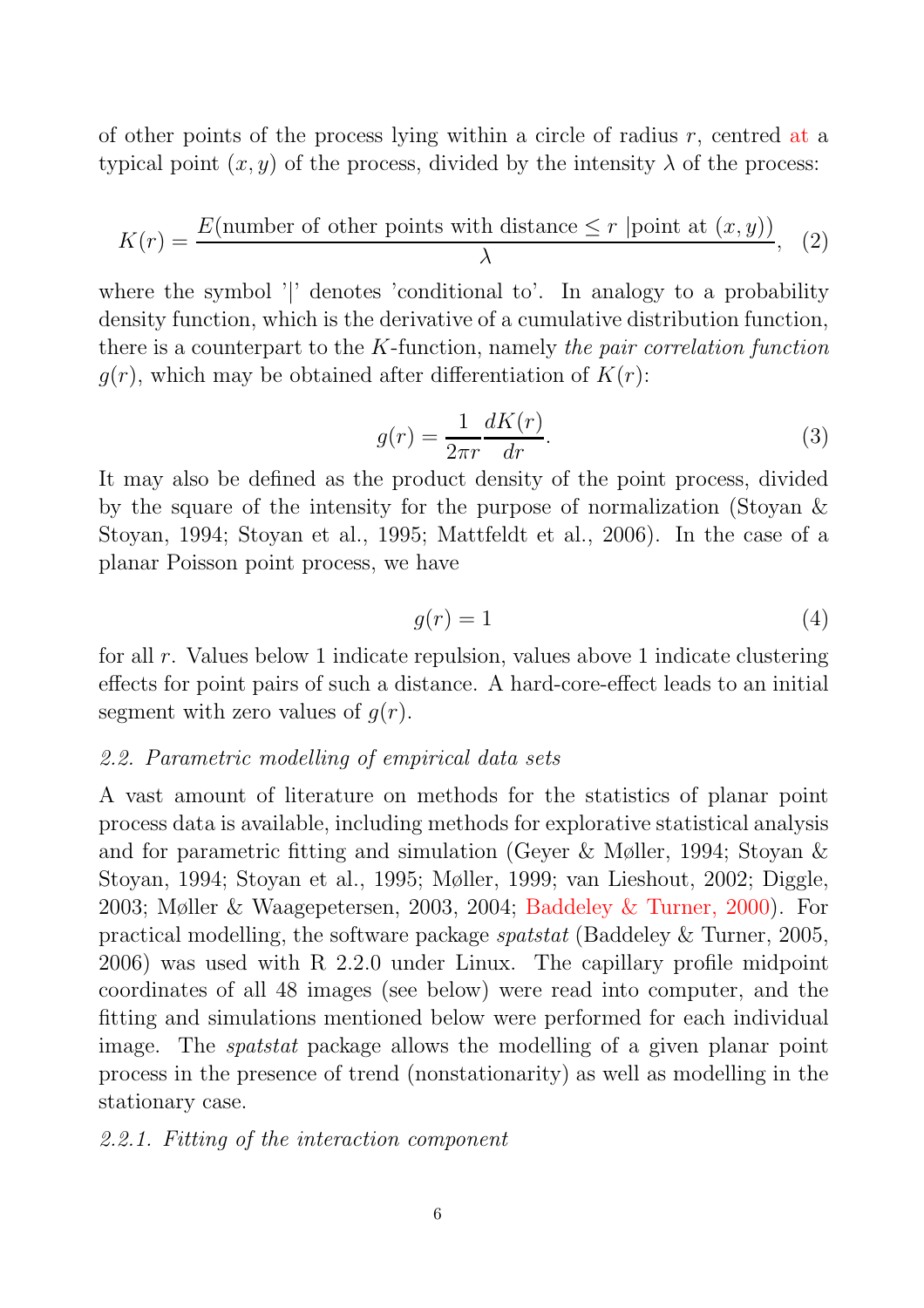Having decided to use the stationary Strauss hard-core process as a candidate model, it follows from eq. (1) that, given a fixed number of points, three model parameters have to be estimated: the hard-core distance  $r_0$ , the interaction radius R and the interaction parameter  $\gamma$  (see Takacs & Fiksel, 1986; Goulard et al., 1996; Baddeley & Turner, 2000). The parameters  $r_0$  and R are denoted as irregular, i.e. they must be estimated in separate worksteps, whereas the regular parameter  $\gamma$  is found automatically during the fitting procedure itself (Baddeley & Turner, 2005, 2006). The hard-core distance  $r_0$ was estimated for each visual field as the minimum value of the interpoint distances (Mattfeldt et al., 2006). The interaction radius  $R$  was estimated according to the profile pseudolikelihood method (Baddeley & Turner, 2005, 2006). This procedure was used to find the value of R between 20 and 100 pixels in steps of 1 pixel with the maximum pseudolikelihood for a given image. For the quadrature scheme, a  $30 \times 30$  point grid plus 4 corner points was applied, and edge correction was performed by translation. The estimated value of R was then used together with that of  $r_0$  for the subsequent model fitting, which ultimately yielded an estimate of  $\gamma$  (Baddeley & Turner, 2005, 2006).

### 2.2.2. Trend analysis

A trend analysis was performed by fitting harmonic polynomials of degree 2 to each image. This part of the analysis yielded 4 trend coefficients  $a_1-a_4$  for the harmonic polynomials and an intercept value  $a_0$ . Essentially, the trend function models gradients of the intensity within the  $(x, y)$ -plane. The trend function can be visualized as a function  $z = f(x, y)$ , where hills and valleys correspond to regions with higher and lower intensities:

$$
\lambda(x, y) = \exp (a_0 + a_1 x + a_2 y + a_3 x y + a_4 (x^2 - y^2)). \tag{5}
$$

The coefficients were fitted to the data using *spatstat* according to the principle of least squares. An example is shown as perspective plot in Fig. 1.

### 2.3. Simulation studies

### 2.3.1. Model validation

The aim of this part of the study was a validation of our model of a stationary Strauss hard-core process on the basis of simulations. The null hypothesis was that the original image was compatible with a realization of a stationary Strauss hard-core model. After fitting of the model parameters as described in section 2.2.1, 999 simulations were performed per image, as described in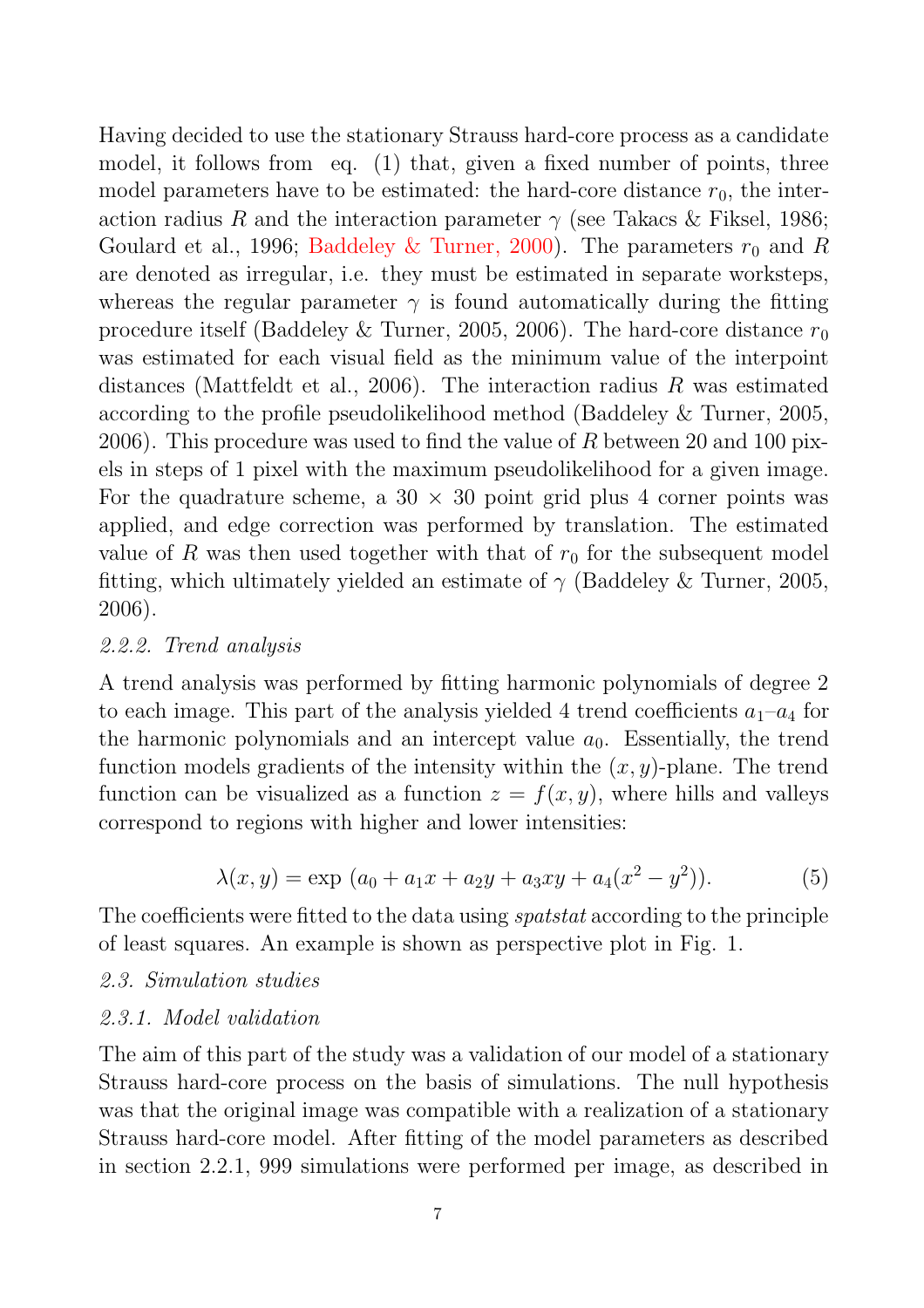section 2.3.2. Each simulation yielded an image with a realization of a point process. From each simulated point process, the g-function was computed using spatstat, in which eq. (3) is used as estimator; edge correction was performed by translation, and an Epanechnikov kernel with a bandwidth of  $0.1/\sqrt{\lambda}$  was used for smoothing (Krasnoperov & Stoyan, 2004; Mattfeldt et al., 2006). For each r-value, this yielded altogether 1000 g-values, including the g-value from the true sample. The data analysis was then performed in a global and in a local approach (see Schladitz et al, 2003; Mattfeldt et al., 2006). For the global approach, the 999 areas between the simulated g-functions and the mean g-function of the simulations, and the single area between the g-function estimated from the true image and the expected gfunction of the simulations, were computed. Then these 1000 areas per image were sorted by size, and it was looked which rank was occupied by the area corresponding to the true image. If the rank of this area was  $\geq 951$ , it was considered as significantly different from the expectation under the model at a level of 5%. (Note that in this case, the very small ranks are not significant, but indicate very little deviations from the model. Hence it would be wrong in this context to consider both the ranks 1–25 and 976–1000 as significant). In order to find out in more detail where the deviations occurred in terms of the interaction distances, the 1000 g-values were sorted by size for each r-value (i.e. locally), and it was determined which rank was occupied by the g-value of the true sample. A significant deviation was noted for those values of r where the g-value of the true sample occupied a rank between  $1-25$  or 976–1000.

### 2.3.2. Details of the algorithm used for the simulations

In this section some basic principles of the algorithm used for our simulations are outlined briefly and informally. In general, only very simple point processes can be simulated by classical Monte Carlo methods, where the simulated point process is obtained 'at once' after drawing a set of independent random numbers; this holds e.g. for simulation of the stationary Poisson point process. To simulate more complex point processes, in particular of Gibbs-type, it is usually necessary to use Markov chain Monte Carlo (MCMC) methods. Here the simulation is performed in a large number of dependent iterations, where it is hoped that the distribution of the simulated point processes converges stepwise to the distribution specified in the model. This holds for all kinds of Gibbs processes, whose simulation thus always implies the application of computer-intensive methods (Mattfeldt & Fleischer, 2006).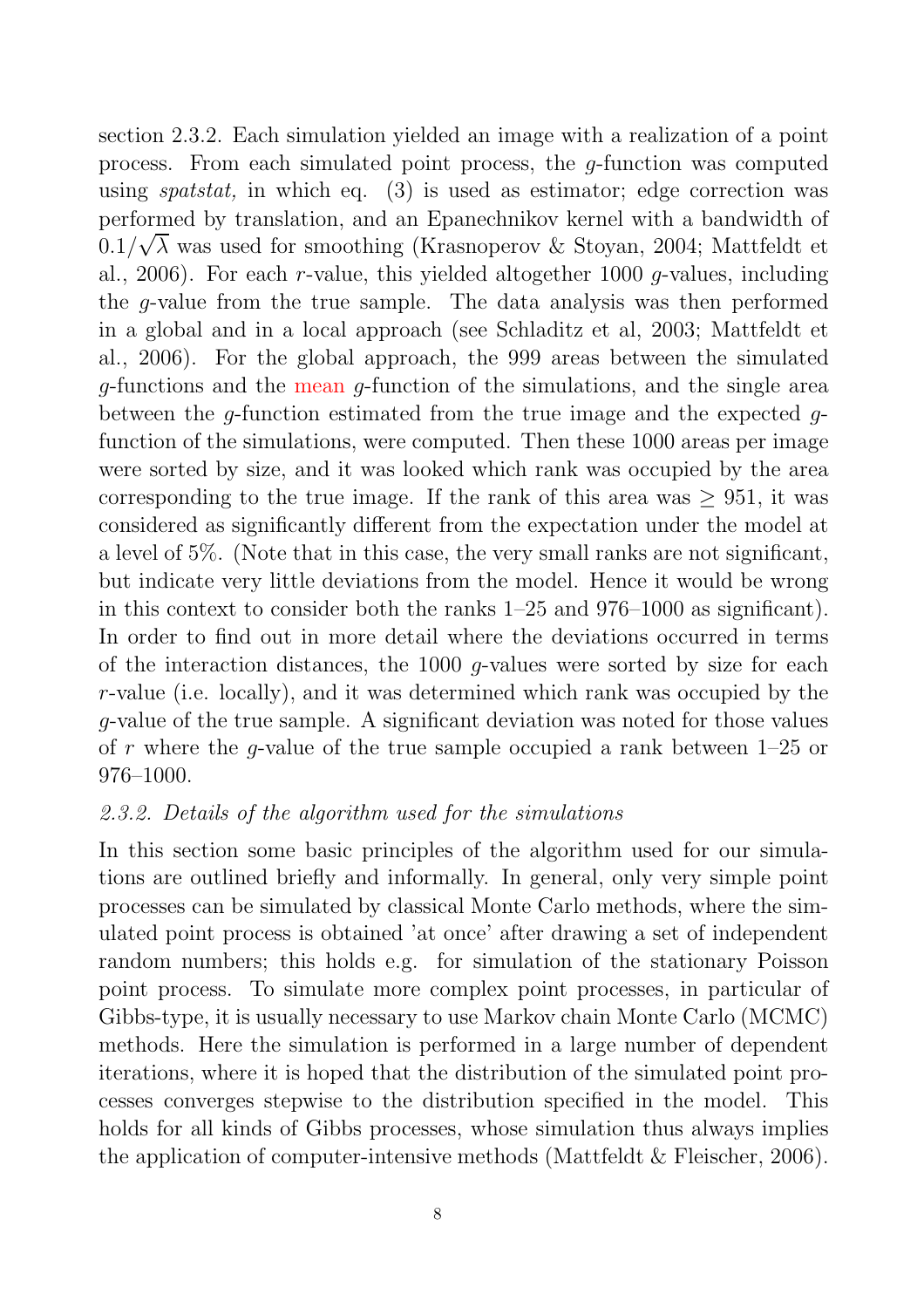For details on MCMC methods for the simulation of planar point processes, the reader is referred to the special literature (Geyer & Møller, 1994; Møller & Waagepetersen, 2003, 2004; Baddeley & Turner, 2005, 2006).

In the present study, the *Metropolis-Hastings algorithm* as implemented within spatstat was used for the simulations (Chib & Greenberg, 1995; Baddeley & Turner, 2005, 2006). Essentially, simulations of Gibbs processes can be performed in two different manners: either the number of points is kept fixed, or it is a random variable (Geyer & Møller, 1994; Møller, 1999; Møller & Waagepetersen, 2003, 2004; Baddeley & Turner, 2005, 2006). In this study, conditional simulation was chosen, i.e. the number of points was kept fixed and identical to the number of points in the original image. The starting pattern consisted of a stationary Poisson process with the same number of points as the original image in a rectangular window with the same edges. Each iteration of the algorithm begins with a proposal, which principally means that a new point may be added, a point may be deleted, or a point of the pattern may be shifted at random. Due to the fact that the total number of points was chosen to be constant, shifts always were selected with probability 1, hence births or deaths of points did not occur. After the proposal has been made, an update of the point process follows. If the proposal is accepted, a new point pattern (where a single point has been moved) results; otherwise, the status quo persists. This is decided according to a Bernoulli experiment with a certain success probability, which is freshly performed at each iteration. Note that this method leads always to simulated point processes, in which the desired intensity and the desired hard-core distance are guaranteed.

The final aim of this MCMC method is convergence to a point process with a target density which is the same as the density of the required model, here: a stationary Strauss hard-core model with the specified parameters. When using MCMC methods, it is important to check whether the simulations converge fast enough to the target density (Geyer & Møller, 1994; Gelman, 1996; Møller, 1999; Møller & Waagepetersen, 2003, 2004; Baddeley & Turner, 2005, 2006). For a similar but different algorithm, Ripley suggested to use  $\approx 100$  $\times$  the number of points as the number of iterations  $n_{\text{rep}}$ , which would mean only about  $\approx 3500$  iterations for our data (Ripley, 1977). On the other hand,  $n_{\text{rep}} = 10000$  is the suggested standard value in the *spatstat* handbook (Baddeley & Turner, 2005, 2006). After some pilot experiments with 5000–1000000 iterations, it was judged that 100000 iterations (steps) of the algorithm should lead to sufficient stability. Hence this number of iterations was used in all the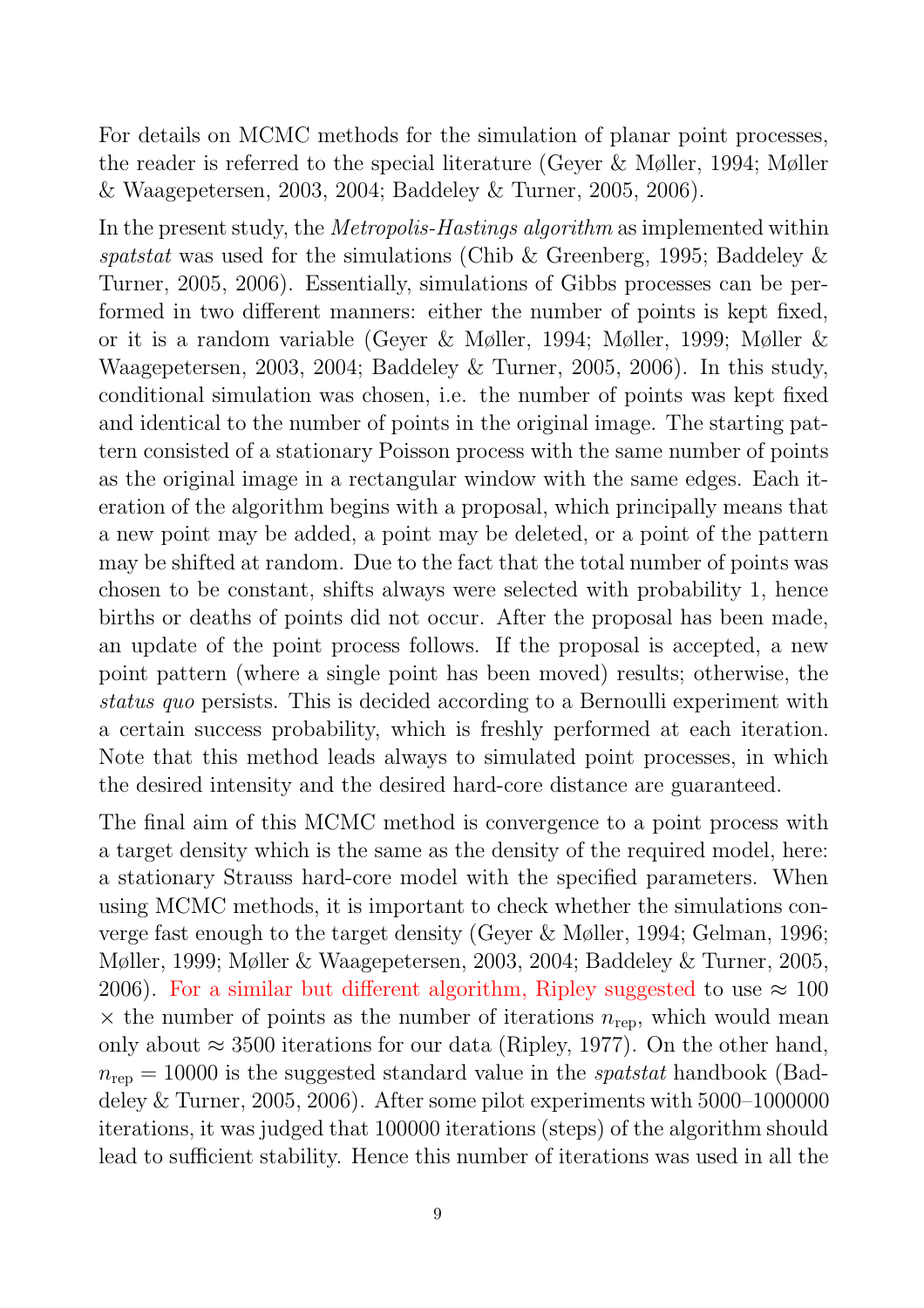subsequent simulations. The increase in computation time needed for simulating processes of some hundred observed points with 100000 iterations instead of 10000 was not dramatic on a dual processor Linux workstation. The convergence of the algorithm was checked graphically, i.e. by visual comparison of simulated point processes with the original pattern, and by visual comparison of g-functions of the simulations with the g-function of the original pattern (see Fig. 2).

### 2.3.3. The stationarity assumption

In the aforementioned fitting procedure of a Strauss hard-core model, we used the tacit assumption of stationarity. As mentioned in section 2.1, this assumption seemed plausible for the capillary data, but ought to be checked. For this purpose the following idea was put into practice. In principle, Strauss hard-core processes are not restricted to the assumption of stationarity. For example, the *spatstat* package allows to fit models of stationary and nonstationary Strauss hard-core processes to empirical planar point processes (Baddeley & Turner, 2005, 2006). If the point process were not stationary, the goodness of fit obtained by the nonstationary variant of the point process should be distinctly better, than the fit obtained by the stationary variant. In order to check this, both model variants were fitted to all images, and for both variants the appropriate parameters were estimated. These were the intensity plus three parameters in the case of the stationary variant, as shown in detail above, and the intensity plus 8 parameters for the nonstationary variant, i.e. the 3 parameters  $r_0$ , R and  $\gamma$  as for the stationary variant, plus the 4 trend coefficients  $a_1-a_4$  and the intercept value  $a_0$  described in section 2.2.2. On the basis of these sets of parameters, 999 simulations per model were performed for each image per variant. For each simulated image the g-function was computed using spatstat. Thus, each series of simulations led to 999 g-values per interaction distance  $r$ , which were locally averaged per r-value. The resulting series of locally averaged values of  $q(r)$  was considered as expectations under the model. They had to be computed by simulation, as analytical expressions are not known for  $g(r)$  in the case of our model. Finally, squared residuals were computed r-wise between these mean g-values and the g-values from the real images. The mean of the squared residuals was computed for all r-values from  $1-200$ . After averaging over the two images, this yielded two mean square residuals per case, corresponding to the two models with stationarity and nonstationarity. As there were 2 groups, this setting allowed to perform 2 tests on paired comparisons, each with 12 pairs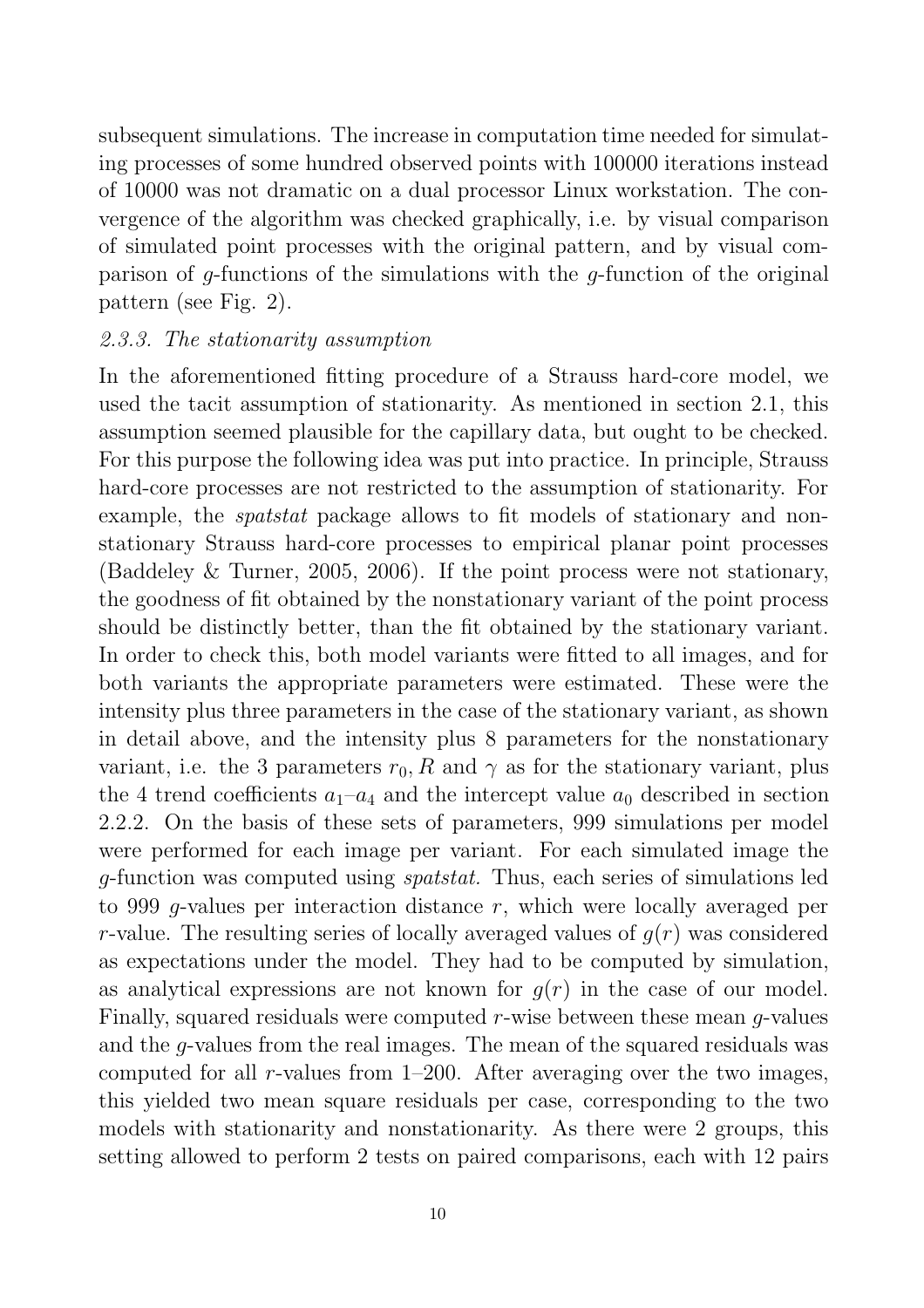of values. For this purpose a paired t-test was used. Furthermore, the root of the mean square residual per case was computed. It can be seen roughly as an indicator of the mean absolute deviation of the g-values of the true sample from the mean values of the 999 simulations.

# 2.4. Practical methods

The practical methods with respect to case selection, preparation, staining, microscopy and image analysis have been presented in detail in (Mattfeldt et al., 2006). Briefly, twelve routine cases of prostatic cancer were compared to a control group of 12 cases with normal prostatic tissue. Paraffin sections were stained using a routine immunhistochemical marker for endothelial cells (CD34). The technically best two images of these series were selected. This approach provided two rectangular visual fields per case with  $1240 \times 1000$ pixels, in which 61–341 capillary profiles could be found per field. The centres of the capillary profiles were detected interactively using light microscopy. The coordinates of these points were stored. The resulting data set, which was investigated in an explorative approach in (Mattfeldt et al., 2006), was now reanalyzed with the purpose of parametric modelling.

## 3. Results

# 3.1. Model parameters of the groups

The mean values of the model parameters of the two case groups are shown in Table I. The mean intensity of the capillary profile process,  $Q_A$ , was increased in the prostatic cancer group by 47% as compared to tumour-free tissue (probability value  $p < 0.01$  as reported in (Mattfeldt et al., 2006). The mean interaction parameter  $\gamma$  showed a highly significant difference between the normal and the carcinoma group. In the normal group it amounted to 1.792  $(SD = 0.982)$ , whereas in the carcinoma group it was 0.968  $(SD = 0.288)$  $(p < 0.025)$ . There were no significant differences w.r.t. the hard-core distance  $r_0$  and the interaction radius R.

### 3.2. Model validation by simulation

Let us consider now the results of the simulations of the stationary Strauss hard-core process. Using the global approach as described in section 2.3.1., it was found that 34/48 images showed no significant deviation from an appropriately parametrized Strauss-hard core model in terms of the g-function. However, in 5/24 images from tumour-free tissue and in 9/24 images from tumour tissue, the area between the observed g-function and the expected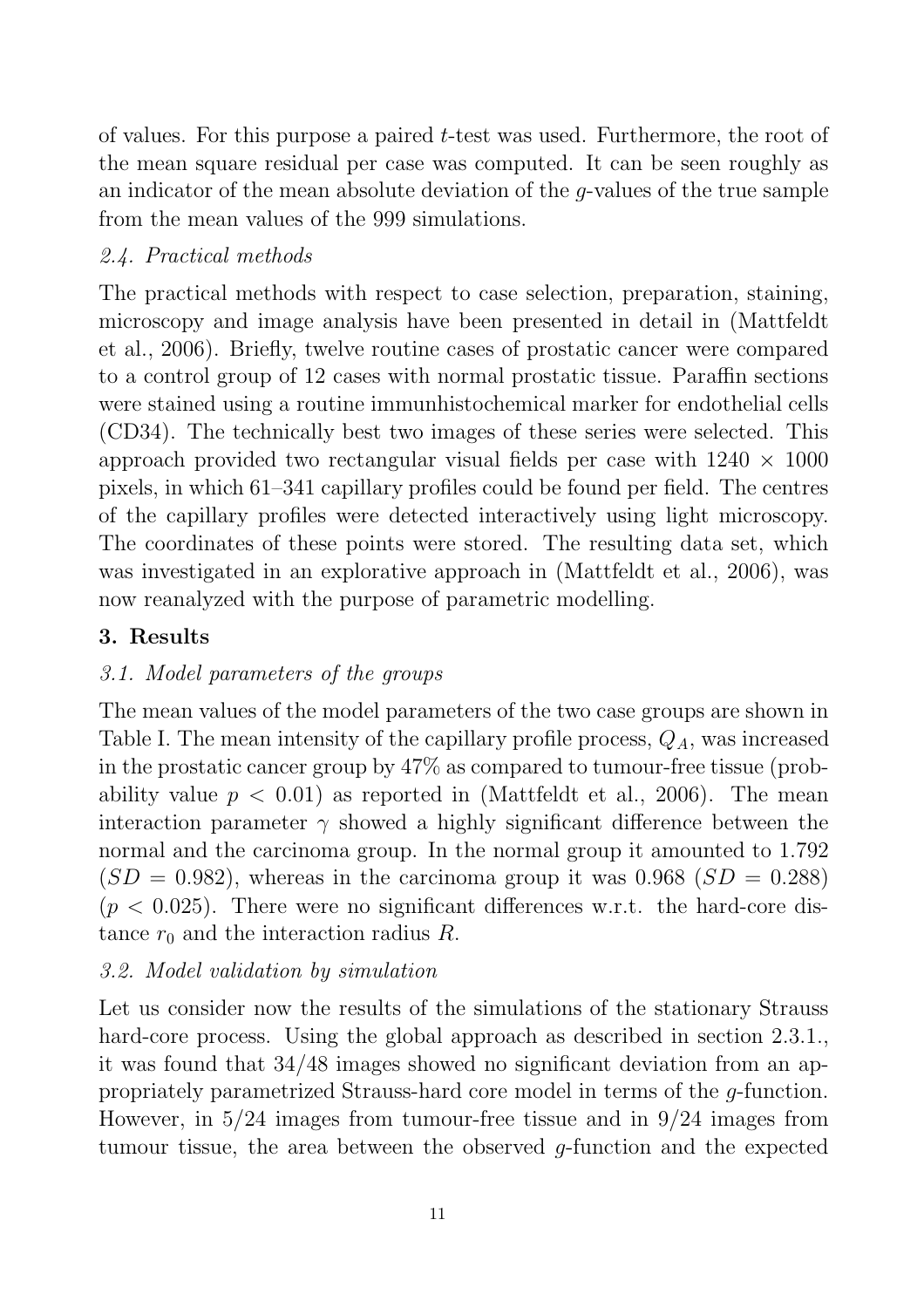g-function exceeded 95% of the corresponding areas of the model simulations, hence these 14 images were considered as significantly different from the model. Three types of outcomes could be discerned for the 48 images in the local approach: (i) all values of  $q(r)$  for the original image fell within the 95% central region of the simulations; (ii) one contiguous series of values of  $g(r)$  fell outside of it, or (iii) multiple contiguous series  $g(r)$  fell outside of it. Results are shown for selected cases in Fig. 3a–d. It never happened that only isolated points of  $g(r)$  lay outside of it. The roots of the mean squared residuals of the g-values amounted to 0.148 in the tumour group, and to 0.185 in the normal group.

### 3.3. Check for stationarity

The mean values of the squared residuals between the g-values of the empirical patterns and the mean g-values of the simulations are given for the stationary and the nonstationary model for the groups of the normal cases and the tumour cases (Table II). The mean squared residuals were nearly the same when the nonstationary or the stationary model was used for the fitting to the point patterns of the normal cases. For this group, a paired t-test between the two mean residuals per case was not significant. In the tumour group, the fitting with the nonstationary model led to a slight reduction of the mean squared residual per case in the order of magnitude of 18%. This improvement was significant in a paired t-test  $(p < 0.02)$ . Nevertheless, this improvement is only marginal, when one considers that the nonstationary model requires the fitting of 5 additional parameters as compared to the stationary model. Hence, we concluded that the consideration of nonstationarity leads to an excessive increase of dimensionality without a relevant gain in the goodness of fit, and it was decided to stick to the simpler stationary model.

### 4. Discussion

### 4.1. General aspects of modelling by Strauss hard-core processes

In the present study, point processes of profiles of blood capillaries of the prostate gland were parametrically modelled on the basis of stationary Strauss hard-core processes. The goodness of fit was tested by simulations. These showed that an important second order statistics of the images, the values of  $g(r)$ , either fell into the central region occupied by 95% of the simulations, or deviated from it for one or multiple short contiguous series of values (Fig. 3a–d). This finding held for the normal specimens as well as for the tumour tissue. It can be assumed that in the cases with contiguous deviations, the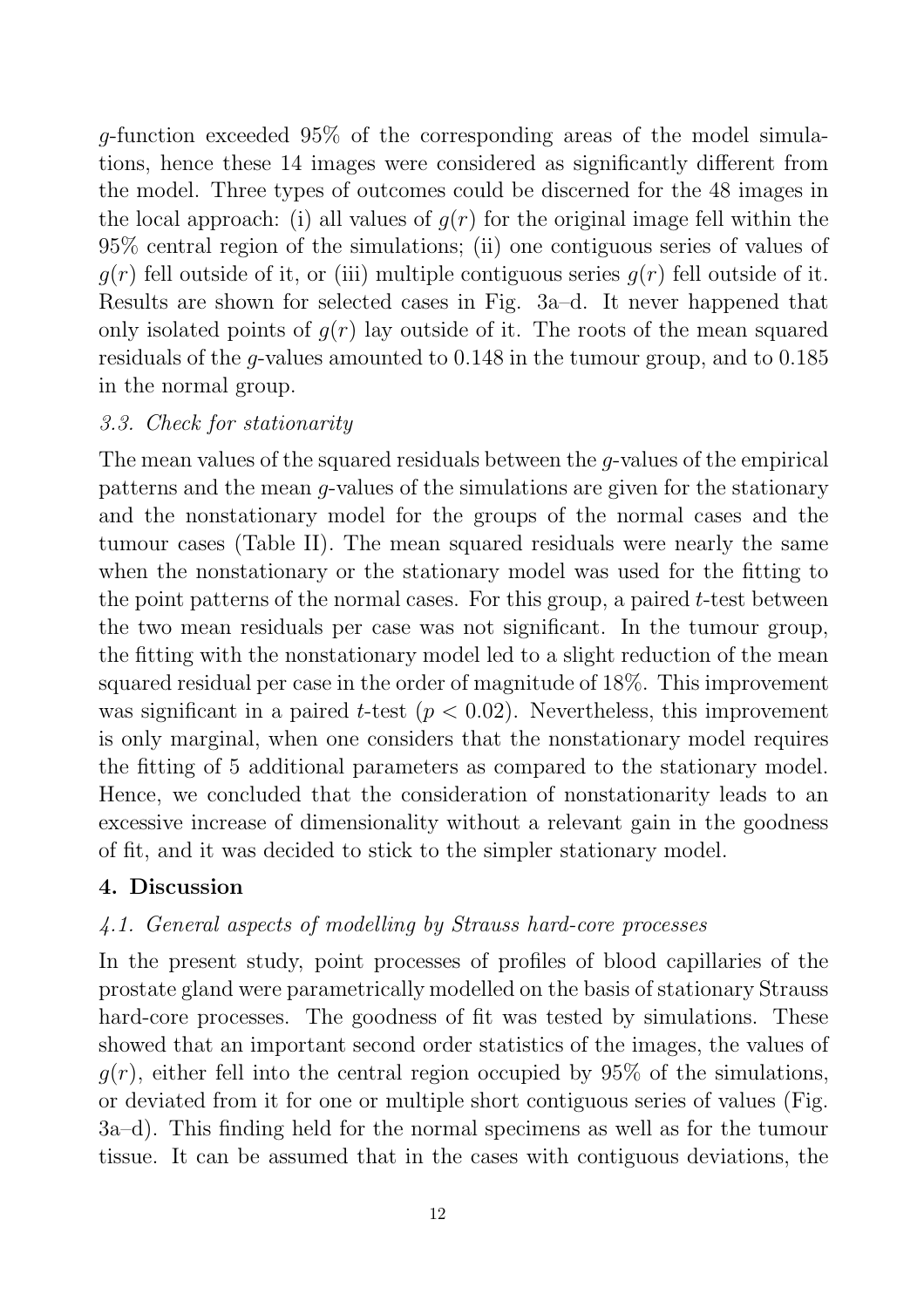true g-function of the process is systematically different from the stationary Strauss hard-core model in these regions. It must be admitted that the series of the points lying outside the central region of the simulations, as well as the well discernible oscillating behaviour of some  $q$ -functions, is not sufficiently explained by the model. The intensity, the hard-core distance and the general course of the g-function with flattening to  $g \approx 1$  at longer distances was, however, generally well reflected. From our point of view the Strauss hard-core process yields not an absolutely perfect fit, but may be considered as a realistic approximation for practical purposes, which seems often to be superimposed by unknown other processes. This conclusion is supported by the results of the global approach to the analysis of the simulation data, which showed that  $34/48 \approx 71\%$  images showed no significant deviation from an appropriately parametrized Strauss-hard core model in terms of the g-function.

The stationary Strauss hard-core process model, which is specified by the intensity and three additional parameters, is more flexible and realistic than the standard model of a stationary Poisson point process, which is completely specified by its intensity and allows no hard-core property. In histological applications the latter is however needed. The reason is, that in practically all applications in the biomedical field, one is not confronted with mathematically ideal points, but rather with dots of a positive size, which are regarded as points only for the sake of simplicity. These dots are sections of tubular or particulate structures, which cannot overlap from biological reasons. For example, separate nuclei, cells, nerves and blood vessels do not coalesce in reality, because of their bodily nature. Thus, a hard-core property was found for the capillaries in both groups of specimens in the present study, and also in the study on thyroid capillaries (Krasnoperov & Stoyan, 2004).

On the other hand, the data of this study show also that it is not enough to account only for the hard-core effect without allowing for further interaction. This follows from the data of the group of the normal specimens. Knowing the mean value of  $\gamma$  and its standard deviation for this group as given in Table I, it is possible to give parametric bounds of a 95% confidence interval of  $\gamma$  for this group on the basis of the t-distribution. With a standard error of  $0.982/\sqrt{12} =$ 0.283 and 11 degrees of freedom, these bounds amount to [1.17, 2.41]. Hence the lower bound of  $\gamma$  lies distinctly above 1 for this group. However, in the case of a classical hard-core process without further interaction terms, one would expect  $\gamma = 1$  (see section 2.1, eq. 1). Thus, the data speak against a classical hard-core process for the capillary profile process in the normal group. In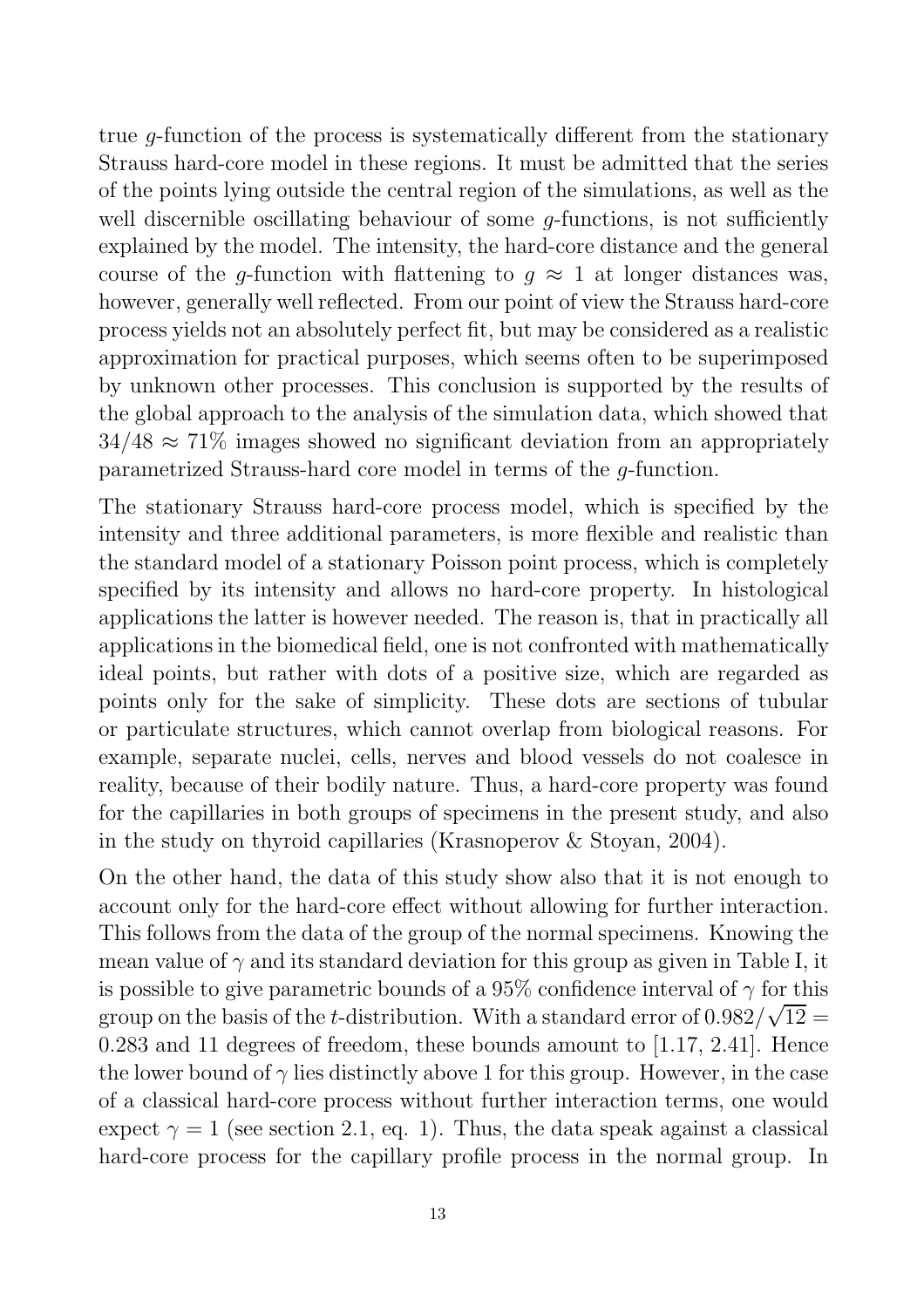agreement with the explorative data, they favour the existence of an ordering structure in addition to the hard-core property. Presumably a combination of a hard-core phenomenon with ordering at longer distances is not untypical for biological materials. For example, it was found by explorative methods also in a previous study on point processes of intramembranous particles on freeze fracture replicas (Schladitz et al., 2003; Mattfeldt, 2005). Besides, this statement holds only for the normal case group and not for the carcinoma group. Here a parametric confidence interval of  $\gamma$  would include the value  $\gamma = 1$ , compatible with a classical hard-core point process.

### 4.2. Findings in tumour tissue

In carcinomatous tissue, the intensity of the point process of the capillary profiles increased significantly as compared to the normal tissue. This finding was already reported in the previous explorative study and is not very surprising. It is known from many studies on the vascularization of tumour tissues and may be ascribed to an increased angiogenesis, i.e. formation of new vessels in the tumour, because the more rapidly proliferating tumour needs more blood supply and produces diverse angiogenic substances. Interestingly, two of the three model parameters, namely the hard-core distance  $r_0$  and the interaction radius R, remained essentially unchanged in the tumour specimens. The first of these findings has a simple explanation: the hard-core distance is directly related to the physical size of the capillaries. These are in turn generally adapted to the size of red blood cells, which do not vary between normal and malignant tissue. Hence one would not expect a difference here. The interaction radius R indicates the distance until which a point exerts an influence on other points. Our finding may indicate that this parameter is truly unchanged in the tumour group, but one must also take methodological aspects into consideration. The quantity  $R$  belongs to the irregular parameters of the Strauss hard-core process. It is found by a complex procedure, the profile pseudolikelihood method, whereas the estimation of  $r_0$  as minimum value of the interpoint distance is rather straightforward. Hence the estimate of R may show more fluctuation from statistical reasons than  $r_0$ . This view is supported by the high standard deviation of  $R$  in relation to its mean value, as compared to  $r_0$  (see Table I).

The most striking biomedical finding was a drastic decrease of the mean value of the interaction parameter  $\gamma$  from  $> 1$  in normal tissue to  $< 1$  in the carcinoma group. The interaction parameter  $\gamma$  is related to 'attraction'. If  $\gamma$  < 1, the model describes an 'inhibitive' pattern. If  $\gamma > 1$ , the model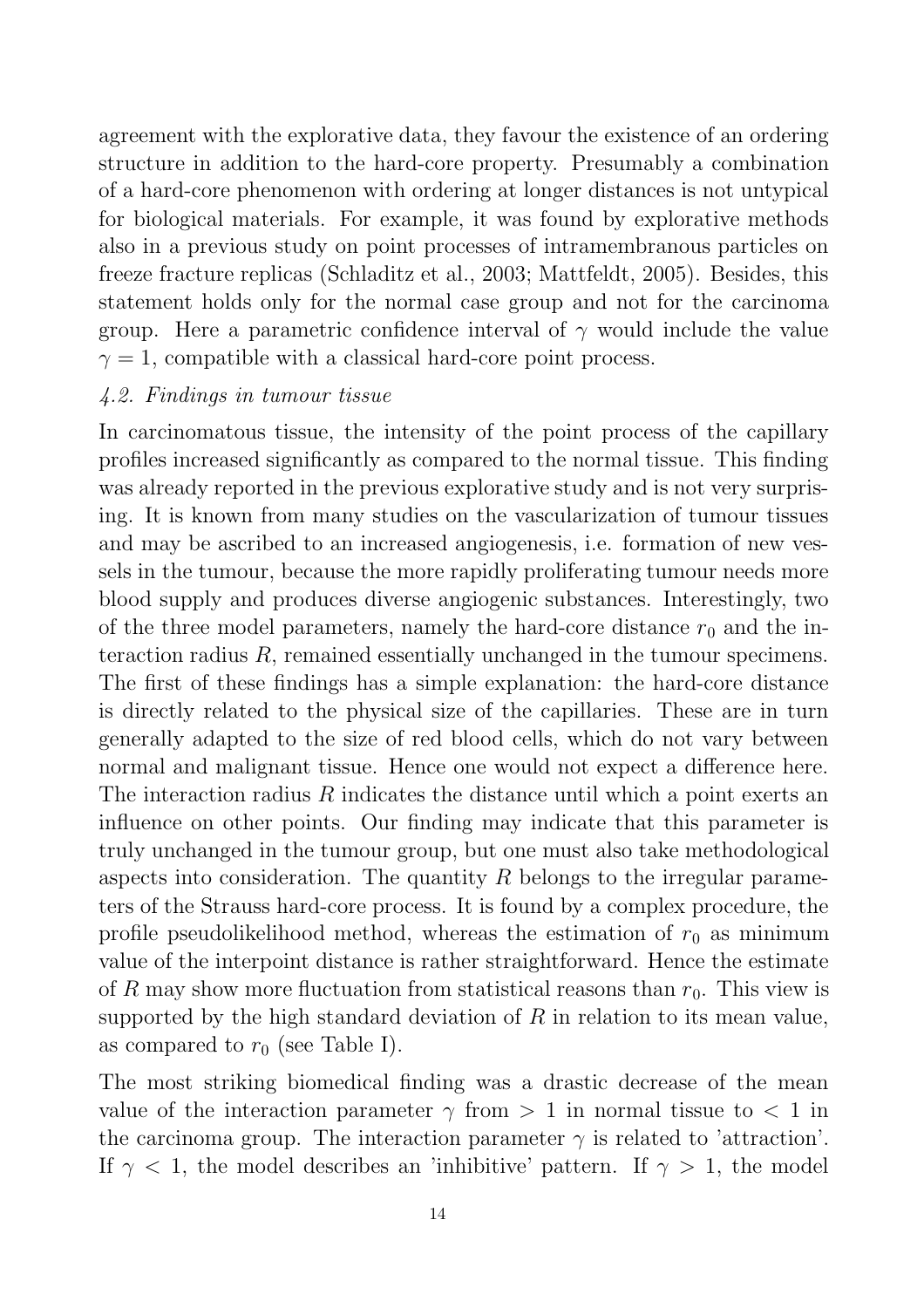shows an 'attraction' between points lying at distances between the hard-core distance  $r_0$  and R (see Takacs & Fiksel, 1986; Goulard et al., 1996; Baddeley & Turner, 2000). For biological structures, it may be better to say that certain distances are favoured by the process by the presence of an ordering principle, that makes such distances more probable. These favoured interpoint distances are distinctly diminished for distances between  $r_0$  and R in the tumour tissue. To find an explanation, a biomedical consideration may help. The capillaries are often located near the surface of the glands, where the stroma normally cannot enter. This means a certain preponderance for distances between capillary profiles related to the diameter of the profiles of the normal glands. This normal glandular structure is largely lost in the tumour tissue. In well-differentiated (tubular) adenocarcinomas, the glandular profiles are still convex but much smaller than those in the tumours, which is a well-known diagnostic criterium in histopathological practice. Moreover, in the poorly differentiated 'cribriform' (sieve-like) variant of prostatic carcinoma, which was also found in our case series, irregular stroma bridges may radiate into the glands. This may lead to the occurrence of capillary profiles inside glandular complexes, where they do not appear in the normal state. Hence the normal grouping along intermediate distances is lost in both well and poorly differentiated tumour types, which explains that the interaction parameter  $\gamma$  decreases.

On the whole, the changes found by the explorative approach in the  $q$ -function are concordant with the changes of the parameters of the Strauss hard-core process. According to the explorative approach, we found significant attenuations of the g-function in the tumour tissue in two domains of interaction: in the ranges  $r = 9{\text -}40$  pixels and  $r = 60{\text -}77$  pixels (Mattfeldt et al., 2006). The decrease of  $\gamma$  predicts a decrease of  $g(r)$  in the range between  $r_0$  and R, i.e. in the range between 15–17 and 51–62 pixels (Table I). This corresponds roughly to the declines of the *g*-function between 9 and 77 pixels. One must here take into consideration that the values of  $g(r)$  in the explorative study were obtained by using a kernel for smoothing, while kernel smoothing is not performed when the model parameters of the Strauss hard-core model were fitted. This may explain some discrepancies. For example, the lower bound of  $r = 9$  pixels of the first domain of significant differences, is due to kernel smoothing, as it lies below  $r_0$  (see Mattfeldt et al., 2006).

### 4.3. Stereological aspects

The present study consisted in the parametric modelling of point processes of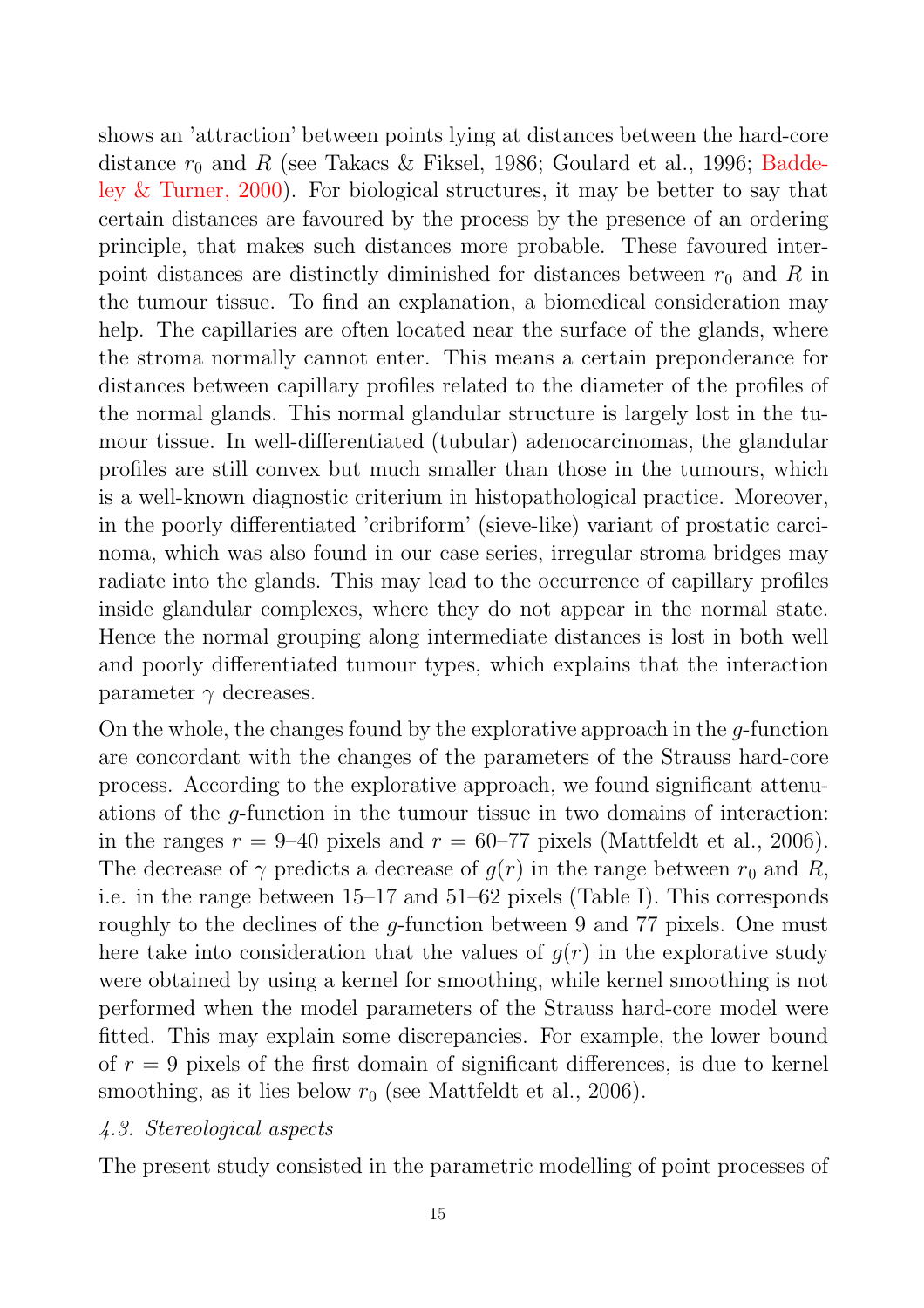intersected fibres found on histological sections. In the case of stationary and isotropic fibre processes, some properties of the planar images are directly inherited from or closely linked to properties of the fibre process, from which they originate (Krasnoperov & Stoyan, 2004; Mattfeldt, 2005; Mattfeldt et al., 2006). The expectation of  $\lambda$  is  $(1/2)L_V$ , i.e. half of the intensity of the spatial fibre process. The hard-core distance of the point process of the fibre profiles on sections may be interpreted in 3D as the minimal distance between the longitudinal axes of the capillaries (Krasnoperov & Stoyan, 2004). The observable pair correlation function  $g(r)$  itself is a direct estimator of the reduced pair correlation function  $q_3(r)$  of the spatial fibre process. Intuitively, this suggests that the other parameters of the Strauss model should also have stereological interpretations, at least in a *qualitative* manner and for the purpose of comparisons.

The quantity R is defined as a radius of interaction in the sectional plane, i.e. the radius of a circle within which a point exerts an influence on other points. Here  $R$  is 'a radius beyond which influence is inconceivable' (Stoyan e al., 1995, p. 171). When extrapolating this concept to the 3D fibre process, this leads conceptionally to a sphere of interaction, within which a fibre still exerts an influence on other fibres. Let us denote the radius of this hypothetical sphere of interaction as R'. The planar interaction parameter  $\gamma$  indicates the strength of interaction at distances above the hard-core distance and below the radius of interaction between points in the plane. The spatial analogon would be a hypothetical interaction parameter  $\gamma'$ , which indicates the strength of interaction in the sphere of interaction with radius  $R'$ . Clearly there is currently no way to estimate R' from R and  $\gamma'$  from  $\gamma$  quantitatively in the same way as  $L_V$  can be unbiasedly estimated from  $Q_A$ . Nevertheless, we think that changes of  $R'$  and  $\gamma'$  should lead *qualitatively* to changes of R and  $\gamma$  into the same direction. If the radius of interaction  $R'$  between the spatial fibres is drastically increased, this should lead also to an increase of the radius of interaction  $R$  between the points, as these are the traces of the same fibres. From the same reason, it seems plausible that an increase in the strength of interaction of the fibres in 3D leads qualitatively also to an increased strength of interaction in the point pattern of the profiles. Hence we infer qualitatively from the data that the radius of interaction between the capillaries in 3D has not changed in the tumour tissue, whereas the strength of interaction between the capillaries is reduced at some formerly favoured distances. In other words, the normal preference of capillaries around glandular lobules in 3D space is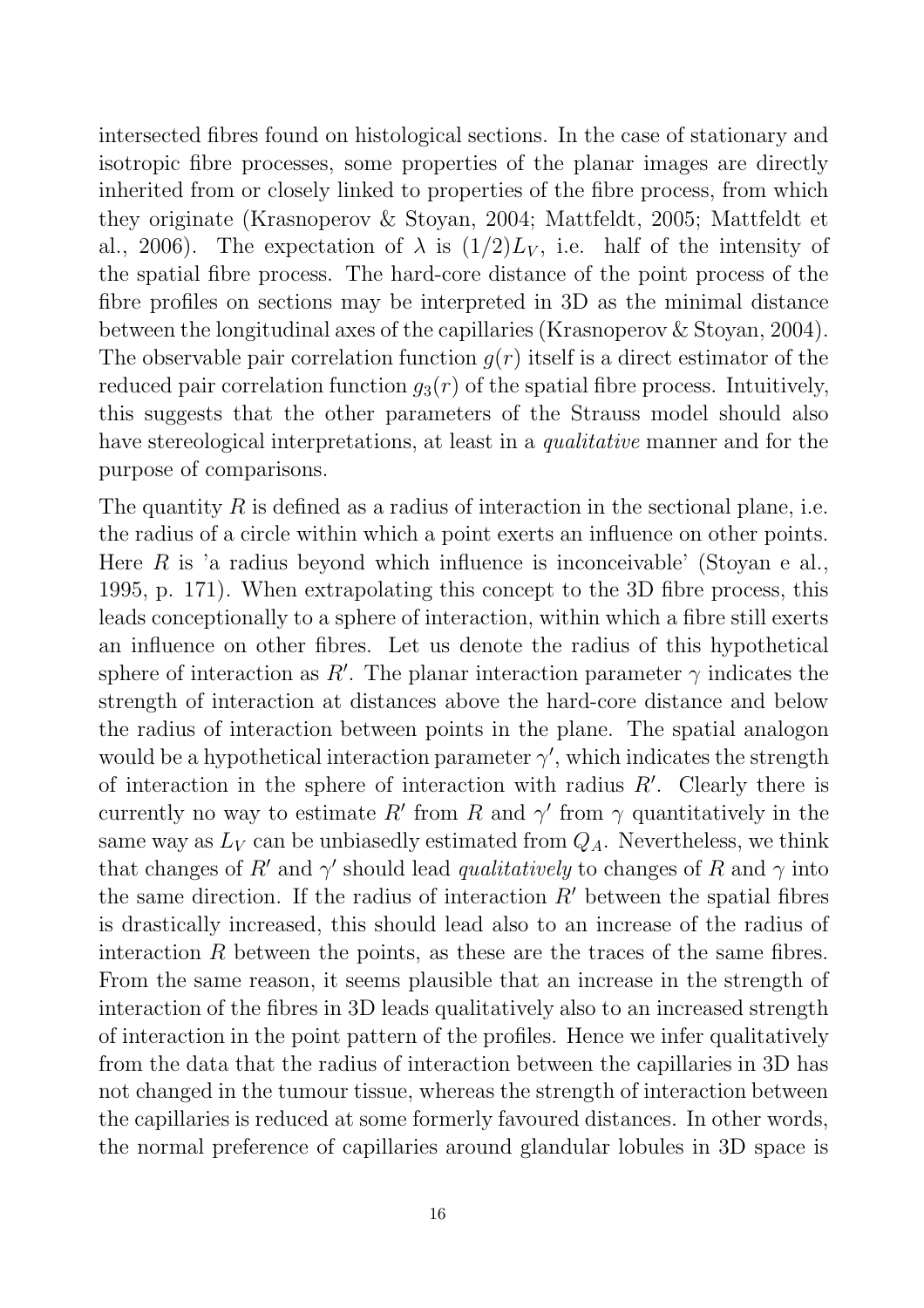reduced in the tumour tissue. This stereological diction is slightly stronger than the conclusion of section 4.2, where we said merely that the preference of capillary profiles around profiles of glandular lobules is reduced.

Likewise, stationarity and nonstationarity of the observed point process of the fibre profiles will somehow reflect stationarity and nonstationarity of the underlying fibre process. If the fibres show gradients of intensity in space, for example, this will also lead to gradients of the resulting point process on the sections. Hence the stationarity of the profile point process indicates stationarity of an isotropic fibre process, too. Physiologically, stationarity is also plausible: living tissue needs blood everywhere, hence larger regions cannot survive without capillaries. Necrotic regions, however, where not found in our specimens. Evidently the finding of stationarity is also very desirable from the stereological viewpoint, because stationarity is one of the critical assumptions when extrapolating the pair correlation function from 2D to 3D. Remember that the estimator of Krasnoperov & Stoyan (2004) is only valid for isotropic fibre processes that are also stationary. Hence, the check on planar stationarity delineated in sections 2.2.2 and 2.3.3 may also be considered as a test on a basic stereological model assumption.

# Acknowledgment

Stefanie Eckel is supported by a grant of the graduate college 1100 at the University of Ulm.

# References

Baddeley, A. & Turner, R. (2000) Practical maximum pseudolikelihood for spatial point patterns (with discussion). Australian and New Zealand Journal of Statistics 42(3), 283-322.

- Baddeley, A. & Turner, R. (2005) spatstat: An R package for analyzing spatial point patterns. J. Statist. Software 12(6), 1–42.
- Baddeley, A. & Turner, R. (2006) Modelling spatial point patterns in R. In: Baddeley, A., Gregori, P., Mateu, J., Stoica, R. & Stoyan, D. (editors): Case Studies in Spatial Point Pattern Modelling. Lecture Notes in Statistics 185, 23–74. New York, Springer.
- Baddeley, A., Turner, R., Møller, J. & Hazelton, M. (2005) Residual analysis for spatial point processes (with discussion). J. Royal Statist. Soc. Series B 67, 617-666.
- Chib, S. & Greenberg, E. (1995) Understanding the Metropolis-Hastings algorithm. Am. Statistician 49, 327–335.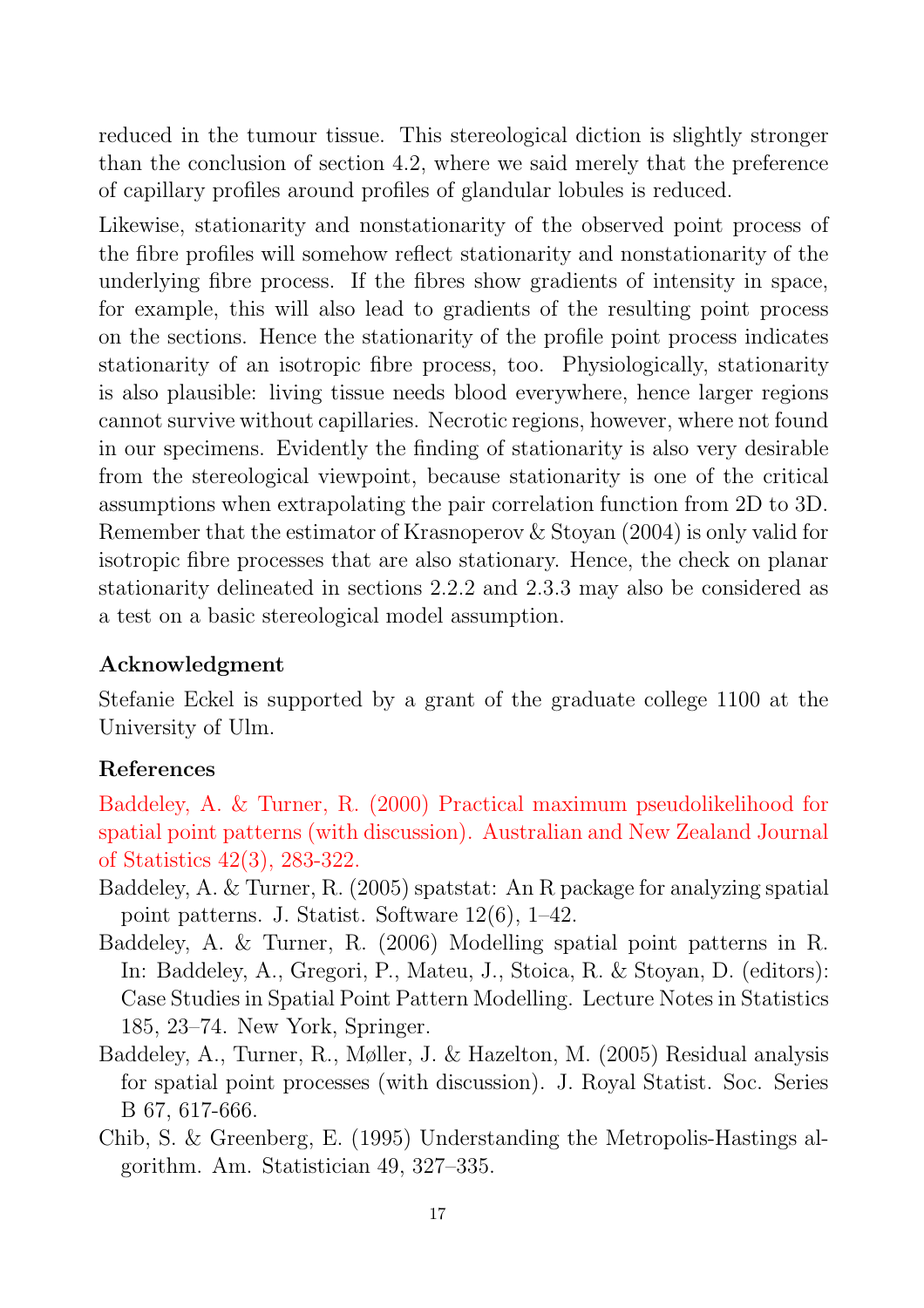- Diggle, P.J. (2003) Statistical Analysis of Spatial Point Patterns. Second edition. London, Arnold.
- Diggle, P.J., Fiksel, T., Grabarnik, P., Ogata, Y., Stoyan, D. & Tanemura, M. (1994) On parameter estimation for pairwise interaction point processes. Int. Statist. Rev. 62, 99–117.
- Fleischer, F., Beil, M., Kazda, M. & Schmidt, V. (2006) Analysis of spatial point patterns in microscopic and macroscopic biological image data. In: Baddeley, A., Gregori, P., Mateu, J., Stoica, R. & Stoyan, D. (editors): Case Studies in Spatial Point Pattern Modelling. Lecture Notes in Statistics 185, pp. 23–74. New York, Springer.
- Gelman, A. (1996) Inference and monitoring convergence. In: Gilks, W.R., Richardson, W.R., Spiegelhalter, D.J. (Editors): Markov Chain Monte Carlo in Practice. Boca Raton: Chapman Hall, 131–143.
- Geyer, C.J. & Møller, J. (1994) Simulation procedures and likelihood inference for spatial point processes. Scand. J. Statist. 21, 359–373.
- Goulard, M., Särkkä, A. & Grabarnik, P. (1996) Parameter estimation for marked Gibbs point processes through the maximum pseudo-likelihood method. Scand. J. Stat. 23, 365–379.
- Hahn, U., Micheletti, A., Pohlink, R., Stoyan, D. & Wendrock, H. (1999) Stereological analysis and modelling of gradient structures. J. Microsc. 195, 113–124.
- Krasnoperov, R.A. & Stoyan, D. (2004) Second-order stereology of spatial fibre systems. J. Microsc. 216, 156–164.
- Mattfeldt, T. (2005) Explorative statistical analysis of planar point processes in microscopy. J. Microsc. 220, 131–139.
- Mattfeldt, T. & Fleischer, F. (2005) Bootstrap methods for statistical inference from stereological estimates of volume fraction. J. Microsc. 218, 160–170.
- Mattfeldt, T. & Fleischer, F. (2006) Computer-intensive methods for statistical inference from stereological data. Proc. Int. Conf. Spat. Statist. Stoch. Geom. (S4G), Prague. Ed. R. Lechnerova, I. Saxl & V. Beneš, 349–360.
- Mattfeldt, T. Eckel, S., Fleischer, F. & Schmidt, V. (2006) Statistical analysis of reduced pair correlation functions of capillaries in the prostate gland. J. Microsc. 223, 107–119.
- Møller, J. (1999) Markov chain Monte Carlo and spatial point processes. In: Barndorff-Nielsen, O., Kendall, W. & Lieshout, M.N.M.: Stochastic Geometry. Likelihood and Computation. Boca Raton: Chapman Hall,